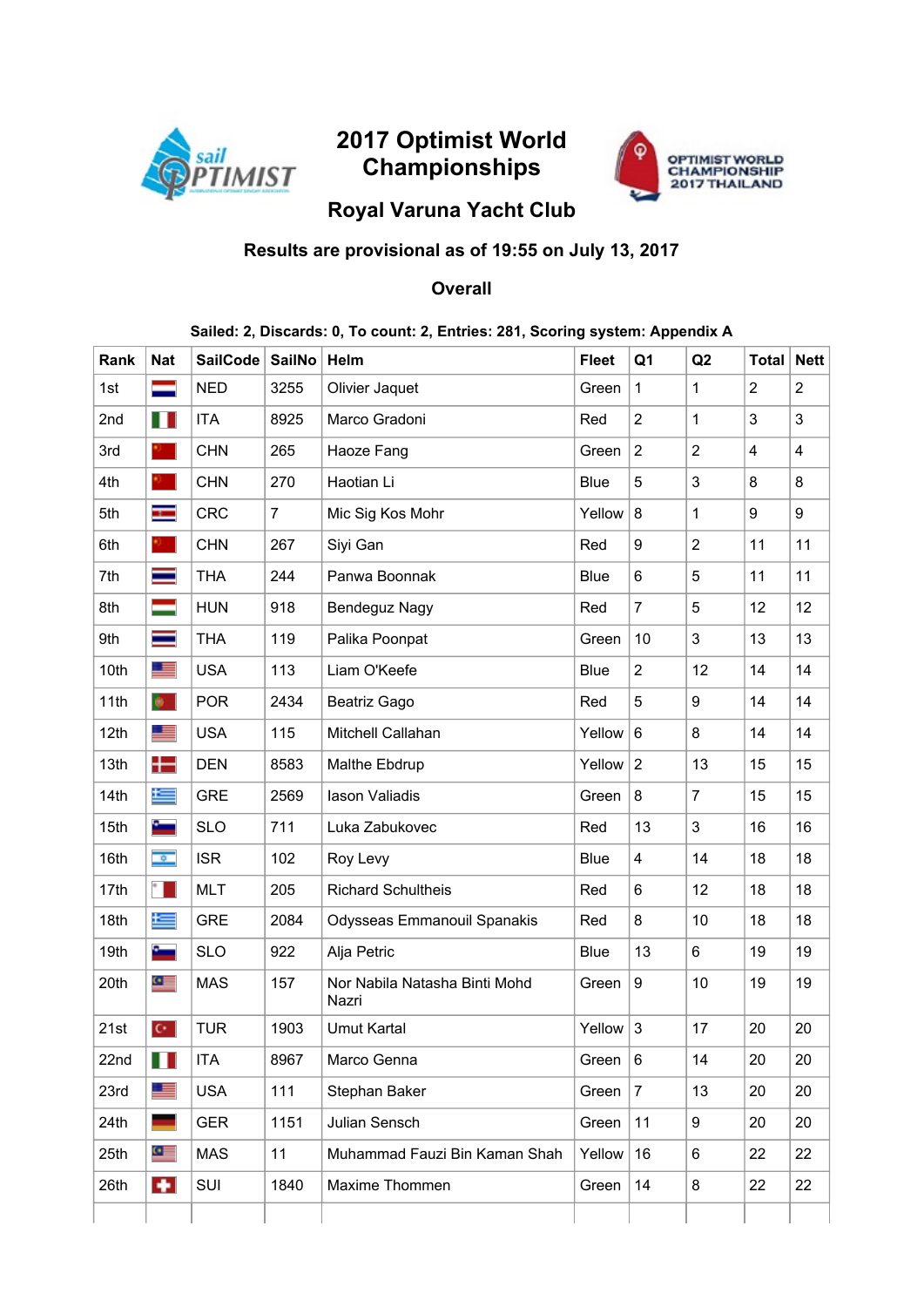| Rank | <b>Nat</b>                  | <b>SailCode</b> | SailNo | Helm                                       | <b>Fleet</b> | Q <sub>1</sub>   | Q2                      | <b>Total</b>    | <b>Nett</b>     |
|------|-----------------------------|-----------------|--------|--------------------------------------------|--------------|------------------|-------------------------|-----------------|-----------------|
| 27th | 隼                           | <b>GRE</b>      | 1794   | Stefanos Tsakos                            | Blue         | $\overline{22}$  | 1                       | $\overline{23}$ | $\overline{23}$ |
| 28th | ᆖ                           | <b>AUT</b>      | 216    | Paul Clodi                                 | Red          | 3                | 20                      | 23              | 23              |
| 29th | $\equiv$                    | <b>NED</b>      | 3311   | Paul Hameeteman                            | Yellow       | 19               | 4                       | 23              | 23              |
| 30th | 女                           | <b>HKG</b>      | 205    | Duncan Gregor                              | Red          | 10               | 13                      | 23              | 23              |
| 31st | ═                           | <b>THA</b>      | 168    | Jedtavee Yongyuennarn                      | Red          | 20               | $\overline{\mathbf{4}}$ | 24              | 24              |
| 32nd | ۰                           | <b>JPN</b>      | 3211   | Kaito Ikeda                                | Blue         | 17               | $\overline{7}$          | 24              | 24              |
| 33rd | $\mathcal{L}_{\mathcal{F}}$ | <b>ARG</b>      | 3521   | Tomas Atchabahian Palau                    | <b>Blue</b>  | 9                | 15                      | 24              | 24              |
| 34th | <u>se</u>                   | <b>USA</b>      | 114    | Charlotte Leigh                            | Yellow       | 18               | $\overline{7}$          | 25              | 25              |
| 35th | ═                           | <b>HUN</b>      | 2005   | Levente Borda                              | Blue         | 15               | 10                      | 25              | 25              |
| 36th | $\mathbf{C}^{\star}$ .      | <b>TUR</b>      | 1907   | Kerem Sabri Erkmen                         | Yellow       | 4                | 22                      | 26              | 26              |
| 37th | ╈═                          | <b>SWE</b>      | 4677   | Theo Westerlind                            | Yellow       | 21               | 5                       | 26              | 26              |
| 38th | ≡                           | <b>THA</b>      | 77     | Saranwong Poonpat                          | Green        | 23               | 4                       | 27              | 27              |
| 39th | Ж                           | <b>GBR</b>      | 6464   | <b>William Pank</b>                        | Blue         | $\overline{7}$   | 20                      | 27              | 27              |
| 40th | <b>TELESCOPE</b>            | <b>ESP</b>      | 2800   | María Perello                              | Blue         | 19               | 8                       | 27              | 27              |
| 41st | $\bullet$                   | <b>BRA</b>      | 3781   | Bernardo Levindo Peixoto Santos<br>Pereira | Yellow       | 12               | 16                      | 28              | 28              |
| 42nd | $\bullet$                   | <b>BRA</b>      | 3738   | Marina Roma Victor de Araujo da<br>Fonte   | Yellow       | 13               | 15                      | 28              | 28              |
| 43rd | <b>P</b>                    | <b>MEX</b>      | 1007   | Sebastian Riquelme Beckmann                | Yellow       | $\sqrt{5}$       | 24                      | 29              | 29              |
| 44th |                             | <b>GER</b>      | 1211   | Mewes Wieduwild                            | Blue         | 12               | 17                      | 29              | 29              |
| 45th | $\bullet \equiv$            | <b>MAS</b>      | 15     | Israr Hazim Bin Ismail                     | Red          | 15               | 14                      | 29              | 29              |
| 46th |                             | <b>POR</b>      | 2682   | Guilherme Cavaco                           | Red          | 4                | 26                      | 30              | 30              |
| 47th | $\bullet$                   | SUI             | 1830   | Anja von Allmen                            | Green        | 24               | 6                       | 30              | 30              |
| 48th | $\sim$                      | <b>SLO</b>      | 255    | <b>Martin Fras</b>                         | Green        | 20               | 11                      | 31              | 31              |
| 49th | $\pm$                       | <b>SWE</b>      | 4705   | <b>Melker Brenton</b>                      | Yellow       | 14               | 18                      | 32              | 32              |
| 50th | $\mathcal{A}$ .             | <b>PER</b>      | 328    | Fernanda San Roman                         | Green        | 12               | 21                      | 33              | 33              |
| 51st | <b>Alle</b>                 | <b>ESP</b>      | 2399   | Ignacio Baltasar                           | Yellow       | $\mathbf{1}$     | 33                      | 34              | 34              |
| 52nd | Ж                           | <b>GBR</b>      | 6412   | <b>Haydn Sewell</b>                        | Yellow       | 23               | 11                      | 34              | 34              |
| 53rd | ⋐                           | URU             | 326    | Facundo Nina                               | Yellow       | 15               | 19                      | 34              | 34              |
| 54th | ж.,                         | <b>AUS</b>      | 1715   | Jack Ferguson                              | Yellow       | 27               | 9                       | 36              | 36              |
| 54th | $\mathbf{R}_{\mathrm{eff}}$ | <b>AUS</b>      | 1689   | Alexi Wigglesworth                         | <b>Blue</b>  | 27               | 9                       | 36              | 36              |
| 56th |                             | <b>GER</b>      | 1214   | Luca Jost                                  | Yellow       | $\boldsymbol{9}$ | 27                      | 36              | 36              |
| 57th | =                           | <b>HUN</b>      | 1327   | Attila Banyai                              | Green        | 16               | 20                      | 36              | 36              |
| 58th | $\overline{\mathcal{M}}$    | <b>ISV</b>      | 715    | Caroline Sibilly                           | Blue         | 24               | 13                      | 37              | 37              |
| 59th | $\mathcal{A}$ .             | <b>PER</b>      | 304    | Stefano Viale                              | Red          | 18               | 19                      | 37              | 37              |
| 60th | $\mathcal{A}$               | <b>PER</b>      | 113    | Adriana Sofia Ruales                       | Yellow       | $\overline{7}$   | 31                      | 38              | 38              |
| 61st |                             | <b>SGP</b>      | 112    | Jonathan Lio                               | Yellow $36$  |                  | 3                       | 39              | 39              |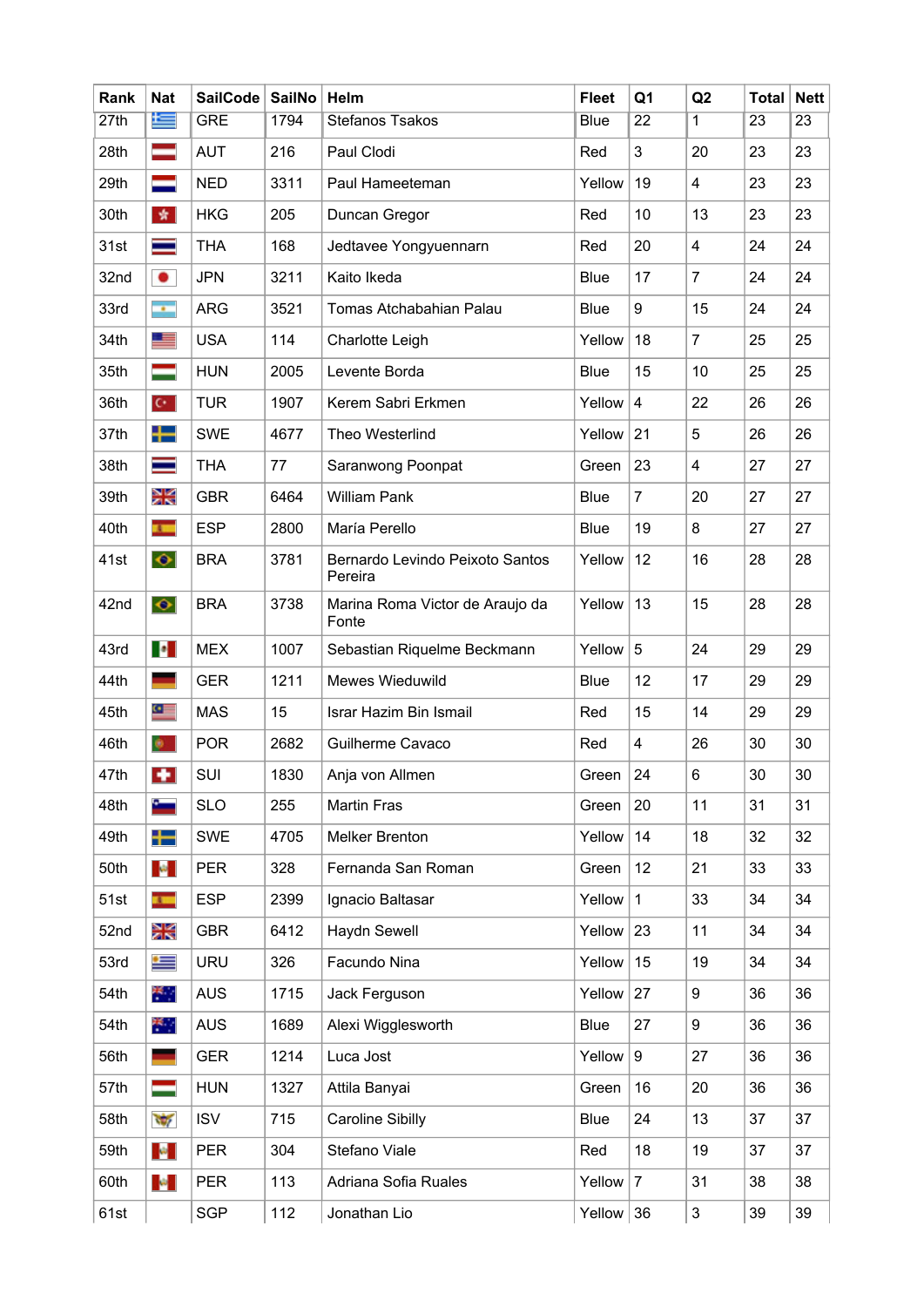| Rank | <b>Nat</b>                | <b>SailCode</b> | <b>SailNo</b> | Helm                                      | <b>Fleet</b> | Q <sub>1</sub> | Q2             | <b>Total</b> | <b>Nett</b> |
|------|---------------------------|-----------------|---------------|-------------------------------------------|--------------|----------------|----------------|--------------|-------------|
|      | $\mathbf{x}$              |                 |               |                                           |              |                |                |              |             |
| 62nd | ж.,                       | <b>NZL</b>      | 4658          | Seb Menzies                               | <b>Blue</b>  | 11             | 28             | 39           | 39          |
| 63rd | <u>e se</u>               | <b>USA</b>      | 112           | Justin Callahan                           | Red          | 17             | 22             | 39           | 39          |
| 64th | $\bullet$ $\equiv$        | <b>MAS</b>      | 14            | Nurul Shazwanie Binti Md Saad             | <b>Blue</b>  | 8              | 32             | 40           | 40          |
| 65th | ⋐                         | <b>URU</b>      | 187           | Santiago Pacheco                          | Yellow       | 11             | 29             | 40           | 40          |
| 66th | <u>a – </u>               | <b>CHI</b>      | 454           | Dante Parodi                              | Yellow       | 39             | $\overline{2}$ | 41           | 41          |
| 67th | —                         | LAT             | 59            | <b>Martins Atilla</b>                     | Yellow       | 29             | 12             | 41           | 41          |
| 68th | ╈                         | <b>SWE</b>      | 711           | Marius Westerlind                         | <b>Blue</b>  | 14             | 27             | 41           | 41          |
| 69th | 千里                        | <b>AUS</b>      | 1551          | <b>Fletcher Walters</b>                   | Red          | 24             | 17             | 41           | 41          |
| 70th | $\bullet$                 | <b>BRA</b>      | 3489          | Leonardo Mirow e Crespo                   | Green        | 37             | 5              | 42           | 42          |
| 71st | $\boldsymbol{\mathsf{x}}$ | <b>SGP</b>      | 119           | Muhammad Daniel Kei Bin<br>Muhammad Yazid | Red          | 1              | 42             | 43           | 43          |
| 72nd | 聚合                        | <b>AUS</b>      | 1720          | Quinn Auricht                             | <b>Blue</b>  | 3              | 40             | 43           | 43          |
| 73rd |                           | <b>GER</b>      | 1172          | Kristian Lenkmann                         | Green        | 28             | 15             | 43           | 43          |
| 74th | ┿                         | <b>SWE</b>      | 4733          | Carl Lagerberg                            | Red          | 33             | 11             | 44           | 44          |
| 75th | H I                       | <b>ITA</b>      | 8895          | Davide Nuccorini                          | <b>Blue</b>  | $\mathbf{1}$   | 44             | 45           | 45          |
| 76th | T                         | <b>BEL</b>      | 1188          | Kwinten Borghijs                          | <b>Blue</b>  | 10             | 37             | 47           | 47          |
| 77th | H                         | <b>ITA</b>      | 8730          | Massimilano Antoniazzi                    | Yellow       | 24             | 23             | 47           | 47          |
| 78th | $\frac{1}{2}$             | <b>ISV</b>      | 642           | Mia Nicolosi                              | Red          | 23             | 24             | 47           | 47          |
| 79th |                           | <b>RUS</b>      | 16            | Maksim Shaposhnikov                       | Red          | 41             | $\overline{7}$ | 48           | 48          |
| 80th |                           | <b>THA</b>      | 945           | Intira Panpiboon                          | Yellow       | 10             | 38             | 48           | 48          |
| 81st | Ш                         | <b>FRA</b>      | 2638          | Lucas Teillet                             | Red          | 27             | 21             | 48           | 48          |
| 82nd | $\overline{\mathbf{x}}$   | <b>SGP</b>      | 114           | Faith Hailey Toh                          | Yellow       | 35             | 14             | 49           | 49          |
| 83rd | $\mathbf{C}^{\star}$ .    | <b>TUR</b>      | 129           | Tansu Erin Sarlak                         | Red          | 34             | 15             | 49           | 49          |
| 84th | ┿                         | <b>FIN</b>      | 1130          | Ebbe Heinilä                              | <b>Blue</b>  | 33             | 18             | 51           | 51          |
| 85th | men i                     | <b>IND</b>      | 1305          | Harshita Tomar                            | Red          | 28             | 25             | 53           | 53          |
| 85th | <b>P</b>                  | <b>MEX</b>      | 1008          | Alexandro Riquelme Beckmann               | Yellow       | 28             | 25             | 53           | 53          |
| 87th | 0.                        | <b>CHN</b>      | 2048          | Shupeng Guo                               | Yellow       | 17             | 37             | 54           | 54          |
| 88th | $\bullet$                 | <b>JPN</b>      | 3176          | Shun Shigematsu                           | Red          | 36             | 18             | 54           | 54          |
| 89th | ×.,                       | <b>NZL</b>      | 4319          | Josh Gilmore                              | <b>Blue</b>  | 32             | 22             | 54           | 54          |
| 90th | -3-                       | CRO             | 1200          | Emanuel Skocibušic                        | Red          | 49             | 6              | 55           | 55          |
| 91st | $\bullet$                 | <b>KOR</b>      | 484           | Siyou Sung                                | Red          | 12             | 43             | 55           | 55          |
| 92nd | ш.                        | <b>CRC</b>      | 9             | Roko Oliver Karl Mohr                     | Blue         | 45             | 11             | 56           | 56          |
| 93rd | $\bullet$                 | <b>KOR</b>      | 488           | Jeongbin Park                             | Green        | 44             | 12             | 56           | 56          |
|      |                           |                 |               |                                           |              |                |                |              |             |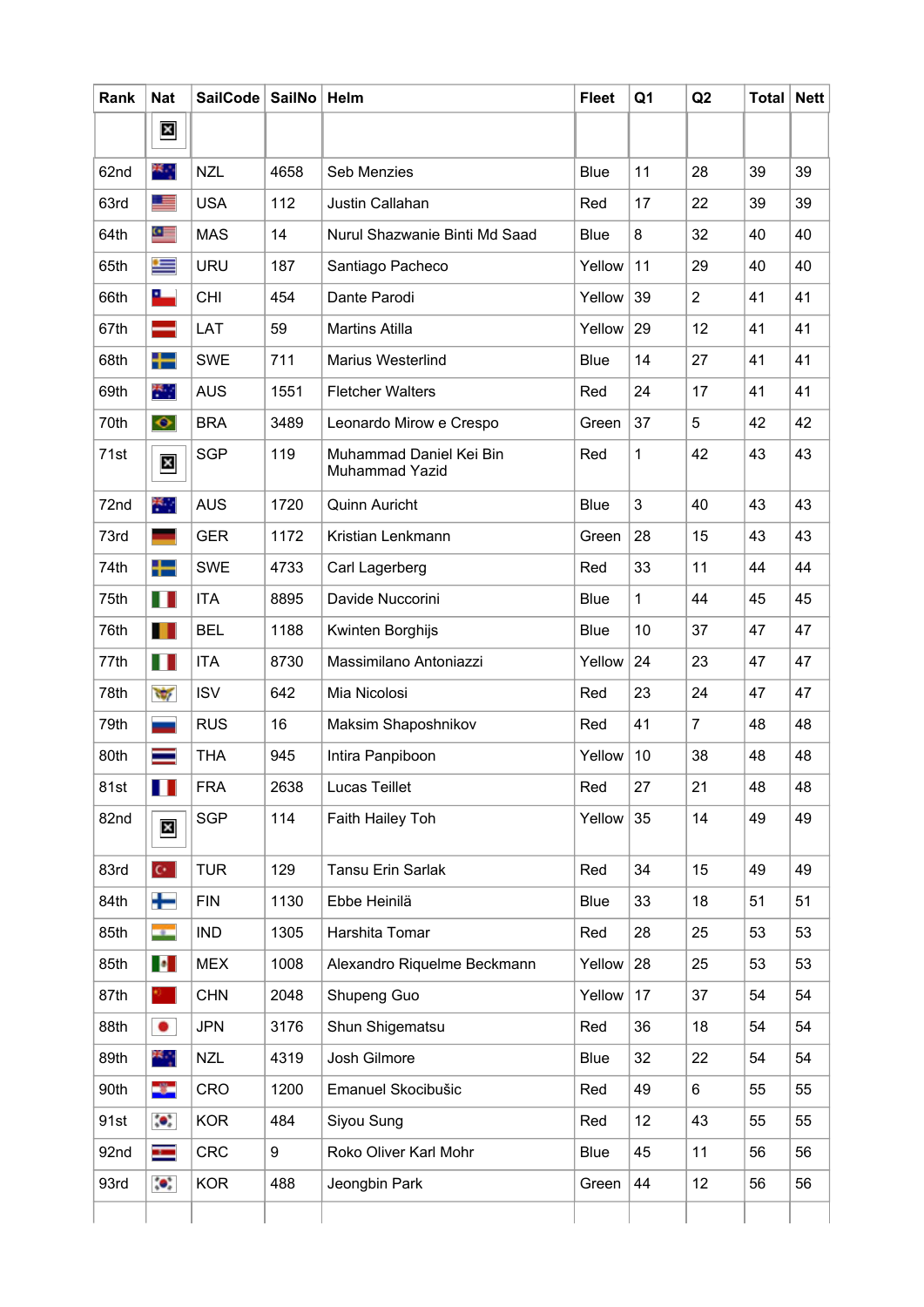| Rank              | <b>Nat</b>               | SailCode   | <b>SailNo</b> | Helm                         | <b>Fleet</b> | Q <sub>1</sub>   | Q2              | <b>Total</b> | <b>Nett</b> |
|-------------------|--------------------------|------------|---------------|------------------------------|--------------|------------------|-----------------|--------------|-------------|
| 94th              | П                        | <b>FRA</b> | 2703          | Manon Le Tallec-Pennaneac'h  | Red          | $\overline{22}$  | $\overline{34}$ | 56           | 56          |
| 95th              | $\bullet$                | <b>ISR</b> | 101           | Peleg Hasson                 | Red          | 11               | 46              | 57           | 57          |
| 96th              | $\sigma$                 | <b>ISR</b> | 169           | Gilad Cain                   | Blue         | 23               | 34              | 57           | 57          |
| 97th              | $\mathbf{C}^{\star}$ .   | <b>TUR</b> | 3501          | Okyanus Arikan               | Blue         | 21               | 38              | 59           | 59          |
| 98th              |                          | <b>POL</b> | 2070          | Gustaw Micinski              | Yellow       | 33               | 26              | 59           | 59          |
| 99th              | 女                        | <b>HKG</b> | 230           | Eloi Defline                 | Yellow       | 31               | 28              | 59           | 59          |
| 100th             | <b>P</b>                 | CAN        | 1417          | Noah Adler                   | Red          | 52               | 8               | 60           | 60          |
| 101st             | ╬═                       | <b>NOR</b> | 3919          | <b>Markus August Berthet</b> | Green        | 42               | 18              | 60           | 60          |
| 102nd             | $\pm$                    | <b>DEN</b> | 8581          | Helena Wolff                 | Blue         | 31               | 29              | 60           | 60          |
| 103rd             | September 2              | <b>SLO</b> | 1212          | <b>Daniel Cante</b>          | Yellow       | 51               | 10              | 61           | 61          |
| 104th             | <b>D</b>                 | <b>MEX</b> | 855           | Ike Loza Ramirez             | Green        | 45               | 16              | 61           | 61          |
| 105th             | $\sim$                   | <b>ARG</b> | 3185          | Lucas Videla                 | Yellow       | 40               | 21              | 61           | 61          |
| 106th             | 女                        | <b>HKG</b> | 211           | Jasmine Scholer              | Blue         | 28               | 33              | 61           | 61          |
| 107th             |                          | <b>RUS</b> | 161           | Ilia Chuprina                | Red          | 14               | 48              | 62           | 62          |
| 108th             | $\circ$                  | <b>TPE</b> | 3389          | Yu Lin Yang                  | <b>Blue</b>  | 38               | 24              | 62           | 62          |
| 109th             | $\bullet$                | <b>POR</b> | 2691          | José Mendes                  | <b>Blue</b>  | 26               | 36              | 62           | 62          |
| 110th             | ┺═                       | CHI        | 617           | Alfredo Urzua Bolados        | Red          | 26               | 38              | 64           | 64          |
| 111th             | ═                        | <b>NED</b> | 3310          | Jacobine Leemhuis            | Blue         | 16               | 49              | 65           | 65          |
| 112th             | 隼                        | <b>GRE</b> | 552           | Patroklos Mandilaris         | Yellow       | 22               | 44              | 66           | 66          |
| 113th             | ᆖ                        | <b>NED</b> | 3279          | <b>Finn Kats</b>             | Red          | 31               | 35              | 66           | 66          |
| 114th             | eš,                      | <b>BER</b> | 1224          | <b>Christian Ebbin</b>       | Blue         | 44               | 23              | 67           | 67          |
| 115th             | n m<br><b>DE BAR</b>     | <b>SWE</b> | 4728          | Lukas Lindström              | Blue         | 25               | 42              | 67           | 67          |
| 116th             |                          | <b>POL</b> | 2552          | Maciej Ilinski               | Blue         | 36               | 31              | 67           | 67          |
| 117th             | $\overline{1}$           | <b>ESP</b> | 2283          | Alvaro Alonso                | Blue         | 18               | 50              | 68           | 68          |
| 118th             | <b>P</b>                 | <b>MEX</b> | 977           | Mateo Cortes Suarez          | Blue         | 49               | 19              | 68           | 68          |
| 119th             | ▀                        | <b>NED</b> | 3323          | Ties Wijbinga                | Yellow       | 38               | 30              | 68           | 68          |
| 120th             | ж.,                      | <b>NZL</b> | 4659          | George Lee Rush              | Red          | 16               | 53              | 69           | 69          |
| 121st             | $\frac{1}{2}$            | <b>ISV</b> | 224           | Julian van den Driessche     | Green        | 53               | 17              | 70           | 70          |
| 122 <sub>nd</sub> | 26 a                     | <b>BER</b> | 2001          | Rian Geraghty-McDonnell      | Green        | 51               | 19              | 70           | 70          |
| 123rd             | Ξ                        | <b>OMA</b> | 205           | Al-Moatasem Al-Farsi         | Red          | 21               | 49              | 70           | 70          |
| 124th             |                          | <b>AUT</b> | 1205          | Yannik Hoeger                | Red          | 47               | 23              | 70           | 70          |
| 125th             | $\overline{\mathcal{M}}$ | <b>ISV</b> | 111           | Katherine Majette            | Red          | 30               | 40              | 70           | 70          |
| 126th             | H                        | <b>FRA</b> | 2591          | <b>Eliot Bourgeois</b>       | Blue         | 41               | 30              | 71           | 71          |
| 127th             | $\overline{\mathbf{x}}$  | <b>SGP</b> | 116           | Max Victor Teo               | Blue         | 71<br><b>BFD</b> | $\overline{2}$  | 73           | 73          |
| 128th             |                          | <b>INA</b> | 2616          | Ramadhan Tito                | Red          | 29               | 44              | 73           | 73          |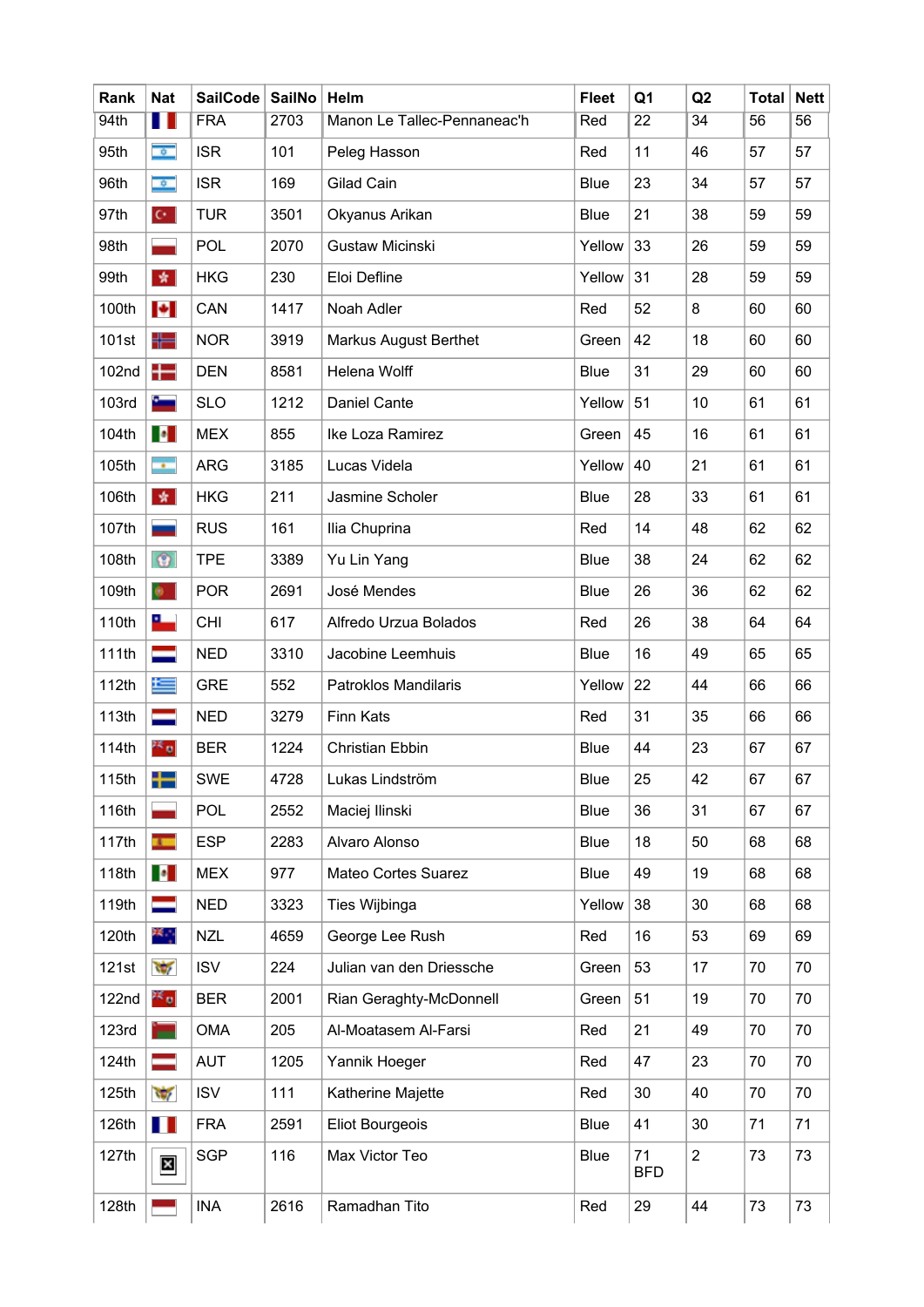| Rank              | <b>Nat</b>                 | SailCode   | SailNo | Helm                    | <b>Fleet</b> | Q <sub>1</sub>   | Q2                      | <b>Total</b> | <b>Nett</b> |
|-------------------|----------------------------|------------|--------|-------------------------|--------------|------------------|-------------------------|--------------|-------------|
| 129th             | $\bullet \equiv$           | <b>MAS</b> | 12     | Muhammad Syafie Bin Ali | Yellow       | 30               | 43                      | 73           | 73          |
| 130th             | Ш                          | <b>BEL</b> | 1176   | Ingeborg Bultynck       | Red          | 40               | 33                      | 73           | 73          |
| 131st             |                            | <b>RUS</b> | 42     | Victoria Liksanova      | Green        | $\mathfrak{S}$   | 71<br><b>DNF</b>        | 74           | 74          |
| 132 <sub>nd</sub> | <b>The Second Second</b>   | <b>UAE</b> | 979    | Abdulaziz Al Hammadi    | Red          | 43               | 31                      | 74           | 74          |
| <b>133rd</b>      | -3-                        | CRO        | 1202   | Mario Buba Pulek        | <b>Blue</b>  | 71<br><b>BFD</b> | $\overline{\mathbf{4}}$ | 75           | 75          |
| 134th             | $\mathbf{R}_{\mathrm{in}}$ | <b>PER</b> | 323    | Mariagracia Vegas       | Green        | 4                | 71<br><b>DNF</b>        | 75           | 75          |
| 135th             | <b>KG</b> 11               | <b>CHN</b> | 266    | Shihao Wang             | Green        | $5\phantom{.0}$  | 71<br><b>DNF</b>        | 76           | 76          |
| 136th             | $\bullet$                  | SUI        | 1714   | Dneprov Maxim           | Yellow       | 20               | 56                      | 76           | 76          |
| 137th             | H                          | <b>BEL</b> | 1186   | <b>William Risselin</b> | Red          | 19               | 58                      | 77           | 77          |
| 138th             | ┿                          | <b>FIN</b> | 1147   | Sebastian Feodoroff     | Yellow       | 25               | 52                      | 77           | 77          |
| 139th             | Ň                          | <b>PUR</b> | 2410   | Luca Perino             | Yellow       | 45               | 32                      | 77           | 77          |
| 140th             | $\left  \bullet \right $   | CAN        | 1726   | John Gogan              | Red          | 50               | 28                      | 78           | 78          |
| 141st             |                            | <b>POL</b> | 2072   | Gracjan Grzech          | Yellow       | 43               | 35                      | 78           | 78          |
| 142nd             | =                          | <b>HUN</b> | 1373   | Roni Oszkar Szabo       | Red          | 63               | 16                      | 79           | 79          |
| <b>143rd</b>      | ┿                          | <b>FIN</b> | 1131   | <b>Walter Wahlroos</b>  | Yellow       | 59               | 20                      | 79           | 79          |
| 144th             | $\bullet$                  | SUI        | 1776   | Arnaud Grange           | <b>Blue</b>  | 40               | 39                      | 79           | 79          |
| 145th             | $\bullet$                  | <b>BRA</b> | 3505   | Nicolas Yudji Bernal    | Red          | 53               | 27                      | 80           | 80          |
| 146th             | 紫                          | <b>HKG</b> | 212    | Nicolle Scholer         | Yellow       | 34               | 46                      | 80           | 80          |
| 147th             | ЖŠ                         | <b>GBR</b> | 6302   | Kieran Young            | <b>Blue</b>  | 20               | 62                      | 82           | 82          |
| 148th             | 26 a                       | <b>BER</b> | 1939   | Jordan Etemadi          | Red          | 44               | 39                      | 83           | 83          |
| 149th             | Ш                          | <b>IRL</b> | 1580   | Justin Lucas            | Green        | 13               | 71<br><b>DNF</b>        | 84           | 84          |
| 150th             | $\mathbf{r}$               | <b>ESP</b> | 2354   | Samuel Beneyto          | Yellow       | 37               | 47                      | 84           | 84          |
| 151st             | $\left  \bullet \right $   | CAN        | 1397   | Spencer Leman           | <b>Blue</b>  | 39               | 45                      | 84           | 84          |
| 152 <sub>nd</sub> | $\frac{1}{2}$              | <b>CHI</b> | 208    | Sebastián Ducasse       | Blue         | 29               | 56                      | 85           | 85          |
| 153rd             | H                          | <b>BEL</b> | 1184   | Frédérique Van Eupen    | Green        | 15               | 71<br><b>DNF</b>        | 86           | 86          |
| 154th             | $\bullet$                  | <b>JPN</b> | 3239   | Shoko Kitahara          | Yellow       | 26               | 60                      | 86           | 86          |
| 155th             | <b>HE GIA</b>              | <b>IND</b> | 1492   | Durga Prasad Erra       | Yellow       | 32               | 54                      | 86           | 86          |
| 156th             | $\phi$                     | <b>ISR</b> | 155    | <b>Tomer Sasson</b>     | Yellow       | 47               | 39                      | 86           | 86          |
| 157th             | $\bullet$                  | <b>ISR</b> | 151    | Yogev Alcalay           | Yellow       | 44               | 42                      | 86           | 86          |
| 158th             | $\mathbf{C}^{\star}$ .     | <b>TUR</b> | 1008   | Sahin Parlak            | Blue         | 43               | 43                      | 86           | 86          |
| 159th             | $\overline{\mathbf{x}}$    | <b>SGP</b> | 111    | Finian Lee              | Blue         | 71<br><b>BFD</b> | 16                      | 87           | 87          |
| 160th             | ш                          | <b>IRL</b> | 1564   | Leah Rickard            | Red          | 42               | 45                      | 87           | 87          |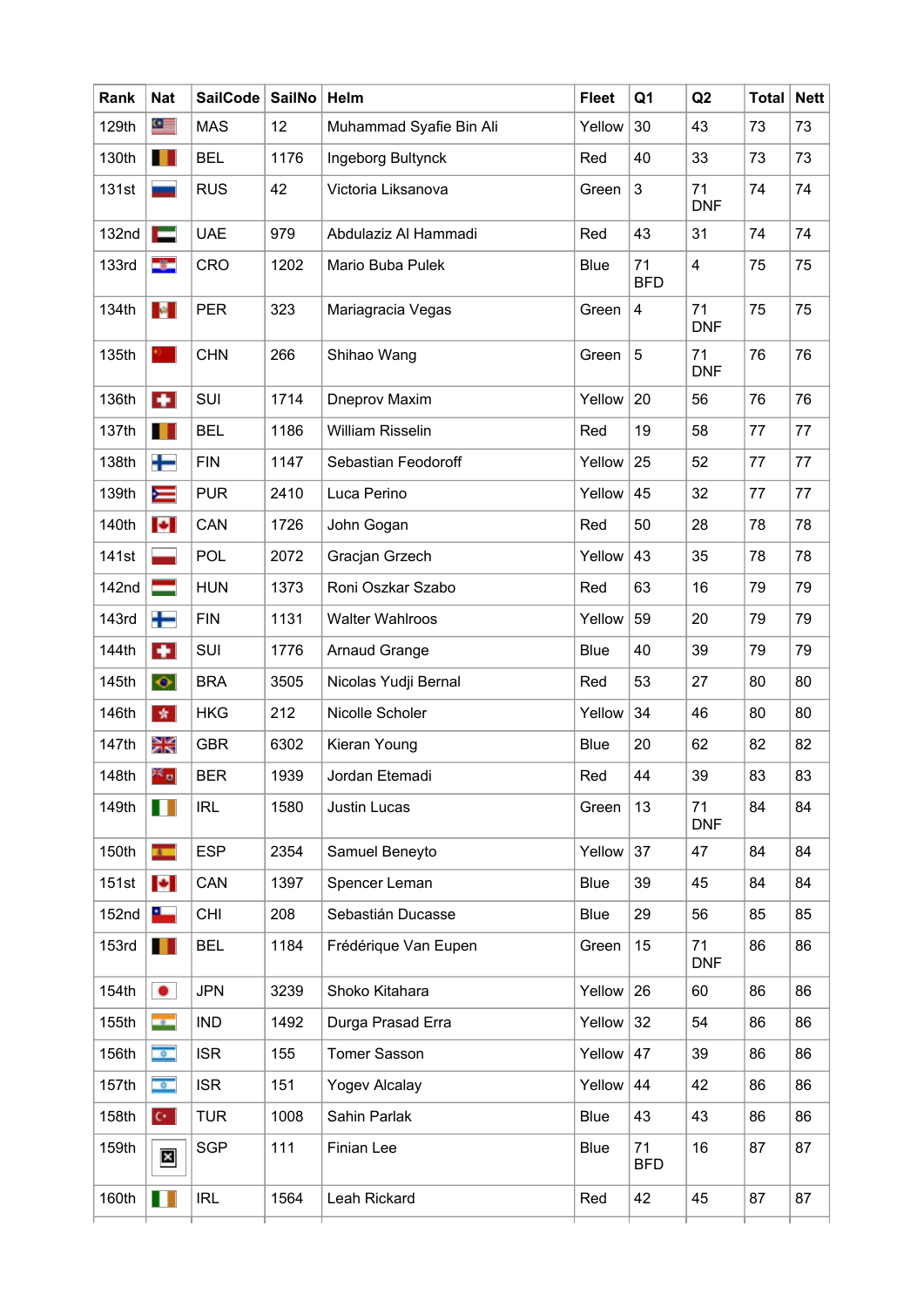| Rank         | <b>Nat</b>                  | <b>SailCode</b> | <b>SailNo</b> | Helm                        | <b>Fleet</b> | Q <sub>1</sub>   | Q2                            | <b>Total</b> | <b>Nett</b> |
|--------------|-----------------------------|-----------------|---------------|-----------------------------|--------------|------------------|-------------------------------|--------------|-------------|
| 161st        | $\sim$                      | <b>ARG</b>      | 3680          | Maximo Videla               | Green        | 17               | $\overline{71}$<br><b>DNF</b> | 88           | 88          |
| 162nd        |                             | <b>POL</b>      | 158           | Tomasz Lewandowski          | Red          | 56               | 32                            | 88           | 88          |
| <b>163rd</b> | Ж                           | <b>GBR</b>      | 6469          | Callum Davidson Guild       | Red          | 38               | 50                            | 88           | 88          |
| 164th        | H                           | <b>ITA</b>      | 8734          | Andrea Milano               | Yellow       | 48               | 40                            | 88           | 88          |
| 165th        |                             | <b>RUS</b>      | 15            | Roman Lutsenko              | Blue         | 47               | 41                            | 88           | 88          |
| 166th        | $\bullet$                   | <b>KOR</b>      | 485           | Jimin Son                   | Green        | 18               | 71<br><b>DNF</b>              | 89           | 89          |
| 167th        | =                           | LAT             | 120           | <b>Eduards Plavins</b>      | Red          | 25               | 64                            | 89           | 89          |
| 168th        |                             | <b>GER</b>      | 1176          | Anna Barth                  | Red          | 32               | 57                            | 89           | 89          |
| 169th        | ÷                           | CRO             | 1147          | Roko Stipanovic             | Red          | 48               | 41                            | 89           | 89          |
| 170th        | H                           | <b>BEL</b>      | 1179          | <b>Brecht Zwaenepoel</b>    | Green        | 19               | 71<br><b>DNF</b>              | 90           | 90          |
| 171st        |                             | POL             | 2000          | Ignacy Ozminkowski          | Blue         | 30               | 60                            | 90           | 90          |
| 172nd        | ≔                           | <b>URU</b>      | 335           | Juan Pedro Coll             | <b>Blue</b>  | 71<br><b>BFD</b> | 21                            | 92           | 92          |
| <b>173rd</b> | -3-                         | CRO             | 1150          | <b>Tin Fike</b>             | Green        | 21               | 71<br><b>DNF</b>              | 92           | 92          |
| 174th        | $\mathcal{L}_{\mathcal{A}}$ | <b>ARG</b>      | 3589          | Santino Marcatelli          | Green        | 22               | 71<br><b>DNF</b>              | 93           | 93          |
| 175th        | <b>Bishma</b>               | <b>SVK</b>      | 17            | Alex Malina                 | Red          | 64               | 30                            | 94           | 94          |
| 176th        | $\bullet$                   | SUI             | 1801          | <b>Adrian Surroca Perez</b> | Red          | 57               | 37                            | 94           | 94          |
| 177th        | ╬═                          | <b>NOR</b>      | 3880          | John-Øyvind Tollevik Garvik | Blue         | 37               | 57                            | 94           | 94          |
| 178th        | ┿                           | <b>FIN</b>      | 1115          | Vanessa Voutilainen         | Red          | 39               | 56                            | 95           | 95          |
| 179th        | $\mathfrak{g}_{\mathbb{C}}$ | <b>PER</b>      | 285           | Florencia Chiarella         | <b>Blue</b>  | 71<br><b>BFD</b> | 25                            | 96           | 96          |
| 180th        |                             | <b>POR</b>      | 2646          | Vasco Soares                | Green        | 25               | 71<br><b>DNF</b>              | 96           | 96          |
| 181st        |                             | <b>MON</b>      | 1417          | Mathieu Choquet             | Red          | 60               | 36                            | 96           | 96          |
| 182nd        | 부모                          | <b>NZL</b>      | 4649          | David Buchanan              | Yellow       | 46               | 50                            | 96           | 96          |
| <b>183rd</b> | $\bullet$                   | <b>KOR</b>      | 452           | Minsu Kim                   | Blue         | 71<br><b>DNE</b> | 26                            | 97           | 97          |
| 184th        |                             | <b>HUN</b>      | 1343          | Samuel Janos Zolnai         | Green        | 26               | 71<br><b>DNF</b>              | 97           | 97          |
| 185th        |                             | <b>AUT</b>      | 2003          | Lukas Kammerer              | Blue         | 46               | 51                            | 97           | 97          |
| 186th        | $\bullet$                   | <b>JPN</b>      | 3110          | Teruaki Shimakura           | Green        | 27               | 71<br><b>DNF</b>              | 98           | 98          |
| 187th        |                             | <b>INA</b>      | 2615          | Dilla Adilya Safitri        | Blue         | 34               | 64                            | 98           | 98          |
| 188th        | ╋═                          | <b>DEN</b>      | 8580          | Anders Vesterholm-Lavesen   | Red          | 35               | 63                            | 98           | 98          |
| 189th        | 26 a                        | <b>BER</b>      | 1010          | Sebastian Kempe             | Yellow       | 41               | 57                            | 98           | 98          |
| 190th        | -                           | LAT             | 118           | Leila Helgasara Tolstika    | <b>Blue</b>  | 52               | 46                            | 98           | 98          |
| 191st        | ≽                           | <b>RSA</b>      | 1425          | Matt Ashwell                | Blue         | 51               | 47                            | 98           | 98          |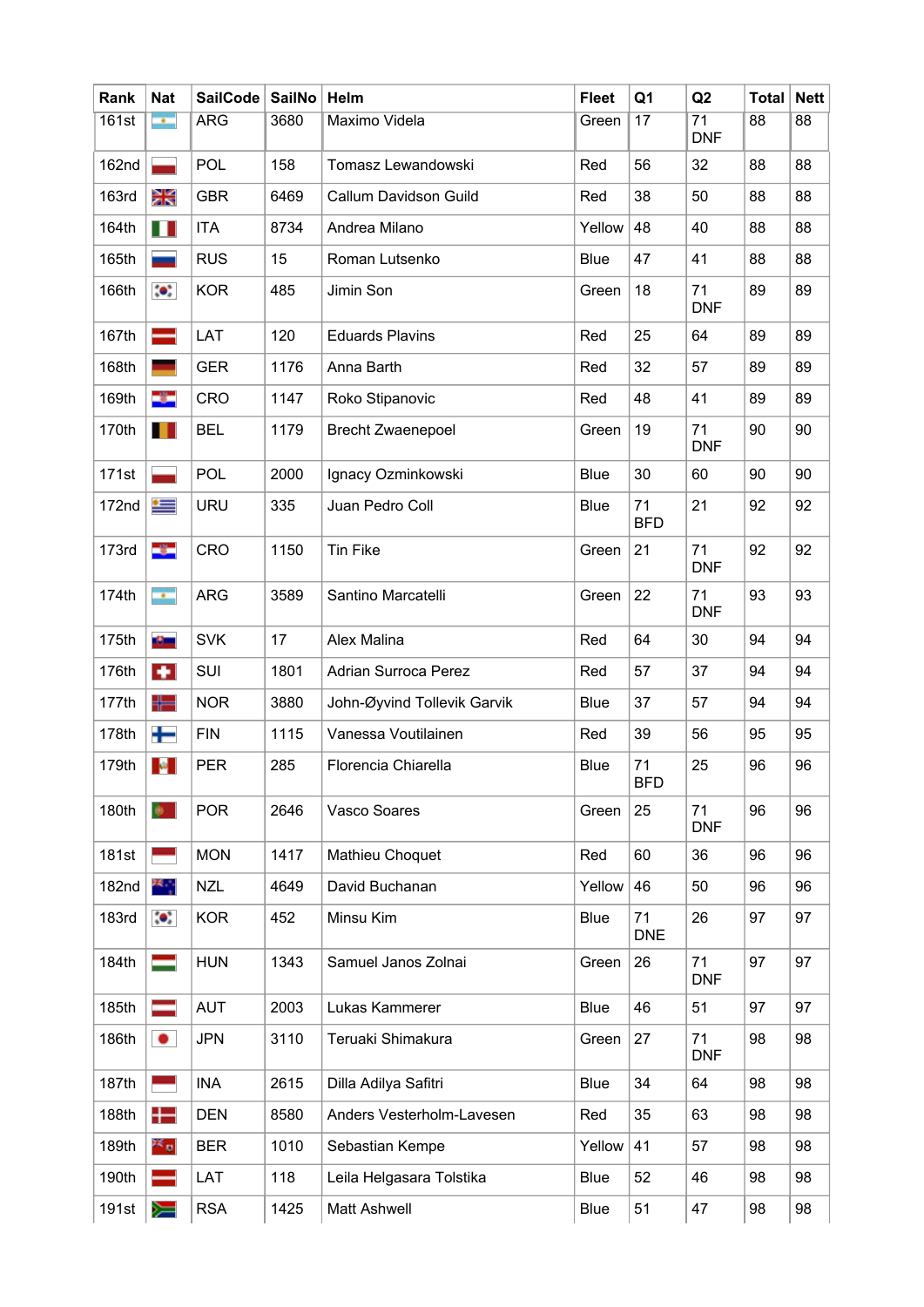| Rank  | <b>Nat</b>               | <b>SailCode</b> | <b>SailNo</b> | Helm                          | <b>Fleet</b> | Q <sub>1</sub>   | Q2               | <b>Total</b> | <b>Nett</b> |
|-------|--------------------------|-----------------|---------------|-------------------------------|--------------|------------------|------------------|--------------|-------------|
| 192nd | $\bullet$                | <b>MEX</b>      | 925           | Jaime Zunzunegui Escandon     | Red          | 37               | 62               | 99           | 99          |
| 193rd |                          | <b>EST</b>      | 231           | Karolin Härm                  | Red          | 71<br><b>UFD</b> | 29               | 100          | 100         |
| 194th | ╈                        | <b>FIN</b>      | 1054          | Simon Karlemo                 | Green        | 29               | 71<br><b>DNF</b> | 100          | 100         |
| 195th | i –                      | <b>UAE</b>      | 989           | Mohamed Alhammadi             | Blue         | 35               | 65               | 100          | 100         |
| 196th | Ж                        | <b>GBR</b>      | 6453          | Jamie Cook                    | Yellow       | 64               | 36               | 100          | 100         |
| 197th | ⋿                        | <b>PUR</b>      | 5213          | <b>Tiare Sierra</b>           | Blue         | 42               | 58               | 100          | 100         |
| 198th | H                        | <b>FRA</b>      | 2690          | Zou Schemmel                  | Green        | 30               | 71<br><b>DNF</b> | 101          | 101         |
| 199th | Ξ                        | <b>INA</b>      | 21            | Zenriadi Zenriadi             | Yellow       | 67               | 34               | 101          | 101         |
| 200th | $\bullet$                | <b>JPN</b>      | 3325          | Shota Kono                    | Yellow       | 42               | 59               | 101          | 101         |
| 201st | -3                       | CRO             | 1169          | Edo Fike                      | Green        | 31               | 71<br><b>DNF</b> | 102          | 102         |
| 202nd | <b>SER</b>               | <b>IND</b>      | 1306          | Uma Chouhan                   | Blue         | 48               | 54               | 102          | 102         |
| 203rd |                          | <b>MON</b>      | 1418          | Andrea Filip Tortella         | Blue         | 50               | 52               | 102          | 102         |
| 204th |                          | <b>SLO</b>      | 64            | Gasper Strahovnik             | Green        | 32               | 71<br><b>DNF</b> | 103          | 103         |
| 205th | $\overline{1}$           | <b>ESP</b>      | 2197          | Jordi LLadó                   | Red          | 51               | 52               | 103          | 103         |
| 206th |                          | <b>AUT</b>      | 1053          | Florian Kroemer               | Green        | 33               | 71<br><b>DNF</b> | 104          | 104         |
| 207th | -                        | LAT             | 115           | <b>Miks Eduards Valters</b>   | Yellow       | 56               | 48               | 104          | 104         |
| 208th | <b>Card</b>              | <b>IND</b>      | 1156          | Neelanand Ramakrishnan        | Green        | 34               | 71<br><b>DNF</b> | 105          | 105         |
| 209th | ×.                       | <b>ARG</b>      | 3526          | Thiago Muzzio                 | Red          | 45               | 60               | 105          | 105         |
| 210th | E                        | <b>UAE</b>      | 966           | Mohamed Almheiri              | Red          | 46               | 59               | 105          | 105         |
| 211th | ¥.,                      | <b>NZL</b>      | 4592          | Monty Alderson                | Yellow       | 54               | 51               | 105          | 105         |
| 212th | H                        | <b>IRL</b>      | 1512          | Charles Cullen                | Yellow       | 52               | 53               | 105          | 105         |
| 213th | m                        | <b>OMA</b>      | 210           | Mohammed Al Qasmi             | <b>Blue</b>  | 71<br><b>BFD</b> | 35               | 106          | 106         |
| 214th | H                        | <b>IRL</b>      | 1571          | Harry Twomey                  | Green        | 35               | 71<br><b>DNF</b> | 106          | 106         |
| 215th | ╬═                       | <b>NOR</b>      | 3881          | <b>Emil Forslund</b>          | Red          | 59               | 47               | 106          | 106         |
| 216th | ╬═                       | <b>NOR</b>      | 3960          | Mathilde Bregner Roberstad    | Red          | 55               | 51               | 106          | 106         |
| 217th | $\pm$                    | <b>DEN</b>      | 8557          | Jens Christian Dehn-Toftehoej | Green        | 36               | 71<br><b>DNF</b> | 107          | 107         |
| 218th | $\equiv$                 | <b>PUR</b>      | 1207          | Jose Arturo Diaz              | Yellow       | 63               | 45               | 108          | 108         |
| 219th | ▓                        | <b>RSA</b>      | 1400          | Jared Tyler                   | Red          | 54               | 54               | 108          | 108         |
| 220th | $\bullet$                | <b>POR</b>      | 2554          | <b>Beatriz Cintra</b>         | Green        | 38               | 71<br><b>DNF</b> | 109          | 109         |
| 221st | $\left  \bullet \right $ | CAN             | 1546          | Eric Omielan                  | Green        | 39               | 71<br><b>DNF</b> | 110          | 110         |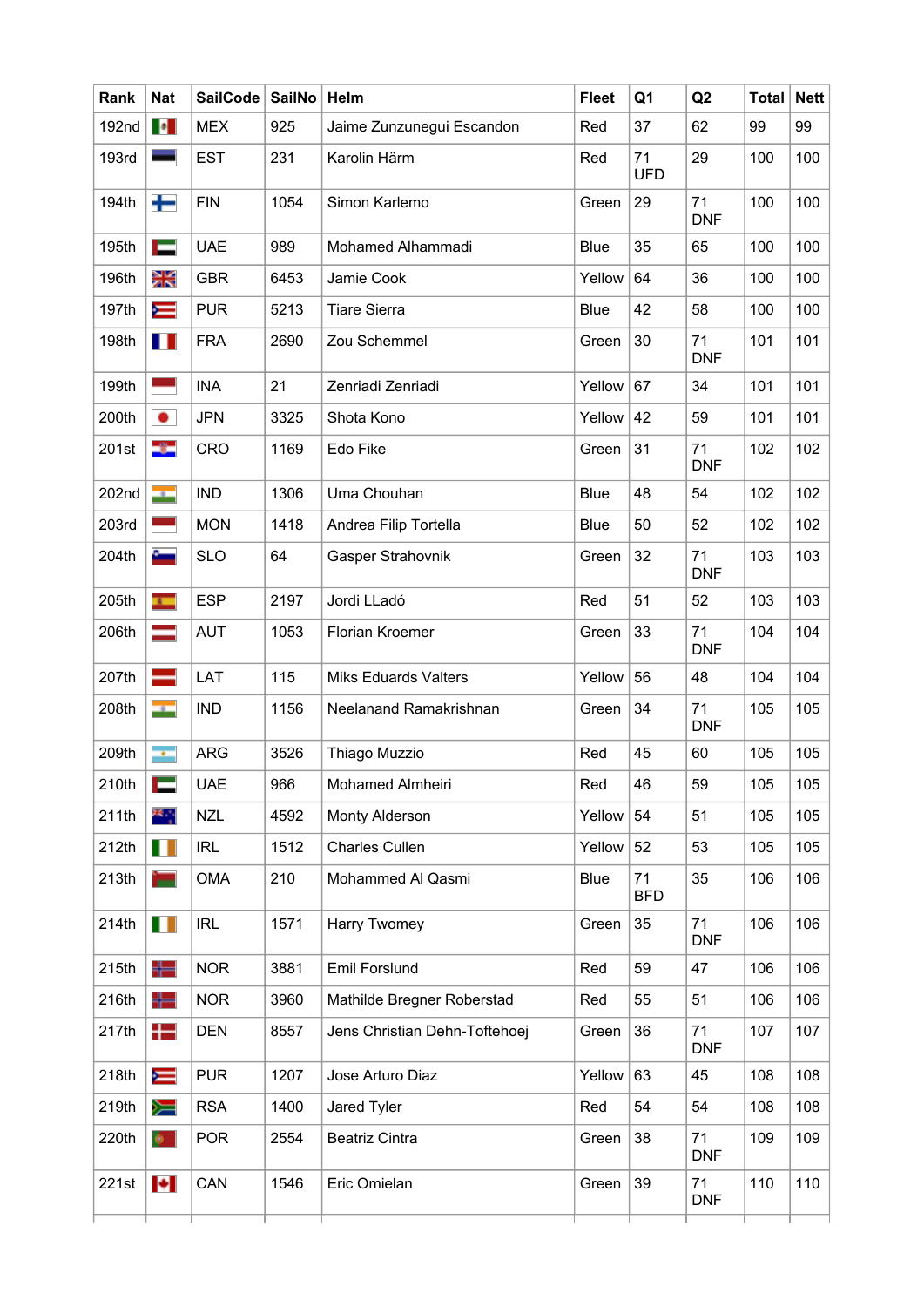| Rank              | <b>Nat</b>               | <b>SailCode</b> | <b>SailNo</b>  | Helm                        | <b>Fleet</b> | Q <sub>1</sub>   | Q2                            | <b>Total</b> | <b>Nett</b> |
|-------------------|--------------------------|-----------------|----------------|-----------------------------|--------------|------------------|-------------------------------|--------------|-------------|
| 222n <sub>d</sub> | $\left  \bullet \right $ | CAN             | 1680           | Maya Heidenreich            | Green        | 40               | $\overline{71}$<br><b>DNF</b> | 111          | 111         |
| 223rd             | $\bullet$                | <b>TPE</b>      | 618            | Yu Hsuan Shih               | Yellow       | 53               | 58                            | 111          | 111         |
| 224th             | ▬                        | <b>OMA</b>      | 214            | Mohammed Al Alawi           | Yellow       | 71<br><b>RET</b> | 41                            | 112          | 112         |
| 225th             | $\pm$                    | <b>DEN</b>      | 8469           | Emil Christensen            | Green        | 41               | 71<br><b>DNF</b>              | 112          | 112         |
| 226th             | 半。                       | <b>AUS</b>      | 1716           | Mina Ferguson               | Yellow       | 57               | 55                            | 112          | 112         |
| 227th             | $\pm$                    | <b>GRE</b>      | 2733           | <b>Dimitrios Sourlatzis</b> | Green        | 43               | 71<br><b>DNF</b>              | 114          | 114         |
| 228th             | 25.                      | CHI             | 360            | <b>Martin Campos</b>        | Yellow       | 66               | 49                            | 115          | 115         |
| 229th             | $\bullet$                | <b>MYA</b>      | 1              | <b>Htet Lin Zaw</b>         | Yellow       | 50               | 66                            | 116          | 116         |
| 230th             | $\overline{\phantom{a}}$ | <b>CZE</b>      | 412            | <b>Adam Nevelos</b>         | Yellow       | 55               | 61                            | 116          | 116         |
| 230th             | tom                      | <b>AZE</b>      | 107            | Farid Mammadzada            | Blue         | 55               | 61                            | 116          | 116         |
| 232nd             |                          | <b>MON</b>      | 1412           | Lucas Frederiksen           | Green        | 46               | 71<br><b>DNF</b>              | 117          | 117         |
| 233rd             | ÷                        | <b>MAC</b>      | 13             | Nok In Chan (Felicia)       | Red          | 62               | 55                            | 117          | 117         |
| 234th             | с                        | <b>UAE</b>      | 978            | Duha Albeshr                | Green        | 47               | 71<br><b>DNF</b>              | 118          | 118         |
| 235th             | $\bullet$                | <b>MYA</b>      | $\overline{2}$ | Si Thu Hein                 | Yellow       | 49               | 69                            | 118          | 118         |
| 236th             | <b>P. L.</b>             | <b>MLT</b>      | 202            | Antonia Schultheis          | <b>Blue</b>  | 71<br><b>BFD</b> | 48                            | 119          | 119         |
| 237th             | me pon                   | <b>IND</b>      | 1151           | Navyn Prabhakar             | Green        | 48               | 71<br><b>DNF</b>              | 119          | 119         |
| 238th             | $\blacksquare$           | <b>KUW</b>      | 3113           | Ali Alfailkawi              | Blue         | 56               | 63                            | 119          | 119         |
| 239th             |                          | <b>MON</b>      | 1414           | Logan Viciana               | Green        | 49               | 71<br><b>DNF</b>              | 120          | 120         |
| 240th             |                          | CZE             | 827            | <b>Tibor Nevelos</b>        | Blue         | 53               | 67                            | 120          | 120         |
| 241st             | $\blacksquare$           | <b>IRL</b>      | 1542           | Alana Coakley               | Blue         | 54               | 66                            | 120          | 120         |
| 242nd             | E                        | <b>UAE</b>      | 977            | Mohamed Almansoori          | Green        | 52               | 71<br><b>DNF</b>              | 123          | 123         |
| 243rd             | $\sigma_{\rm m}$         | ECU             | 255            | José Navarro Jijon          | Yellow       | 58               | 65                            | 123          | 123         |
| 244th             | <b>EGNI</b>              | <b>AZE</b>      | 106            | Rafiq Orucov                | Yellow       | 60               | 63                            | 123          | 123         |
| 245th             | ▓                        | <b>RSA</b>      | 1431           | Alex Falcon                 | Yellow       | 61               | 62                            | 123          | 123         |
| 246th             | 女                        | <b>HKG</b>      | 207            | <b>Thibault Minne</b>       | Blue         | 71<br><b>BFD</b> | 53                            | 124          | 124         |
| 247th             | N                        | <b>PUR</b>      | 5825           | Jose Guillermo Mendez       | Green        | 54               | 71<br><b>DNF</b>              | 125          | 125         |
| 248th             | $\bullet$ .              | <b>MYA</b>      | $\mathfrak{S}$ | Min Pyae Thway              | Blue         | 57               | 68                            | 125          | 125         |
| 249th             | $\bullet$                | <b>BRA</b>      | 3631           | Luiz Otavio Vieira Correia  | Blue         | 71<br><b>BFD</b> | 55                            | 126          | 126         |
| 250th             | ≝                        | <b>URU</b>      | 396            | Antonio Garcia              | Green        | 55               | 71<br><b>DNF</b>              | 126          | 126         |
|                   |                          |                 |                |                             |              |                  |                               |              |             |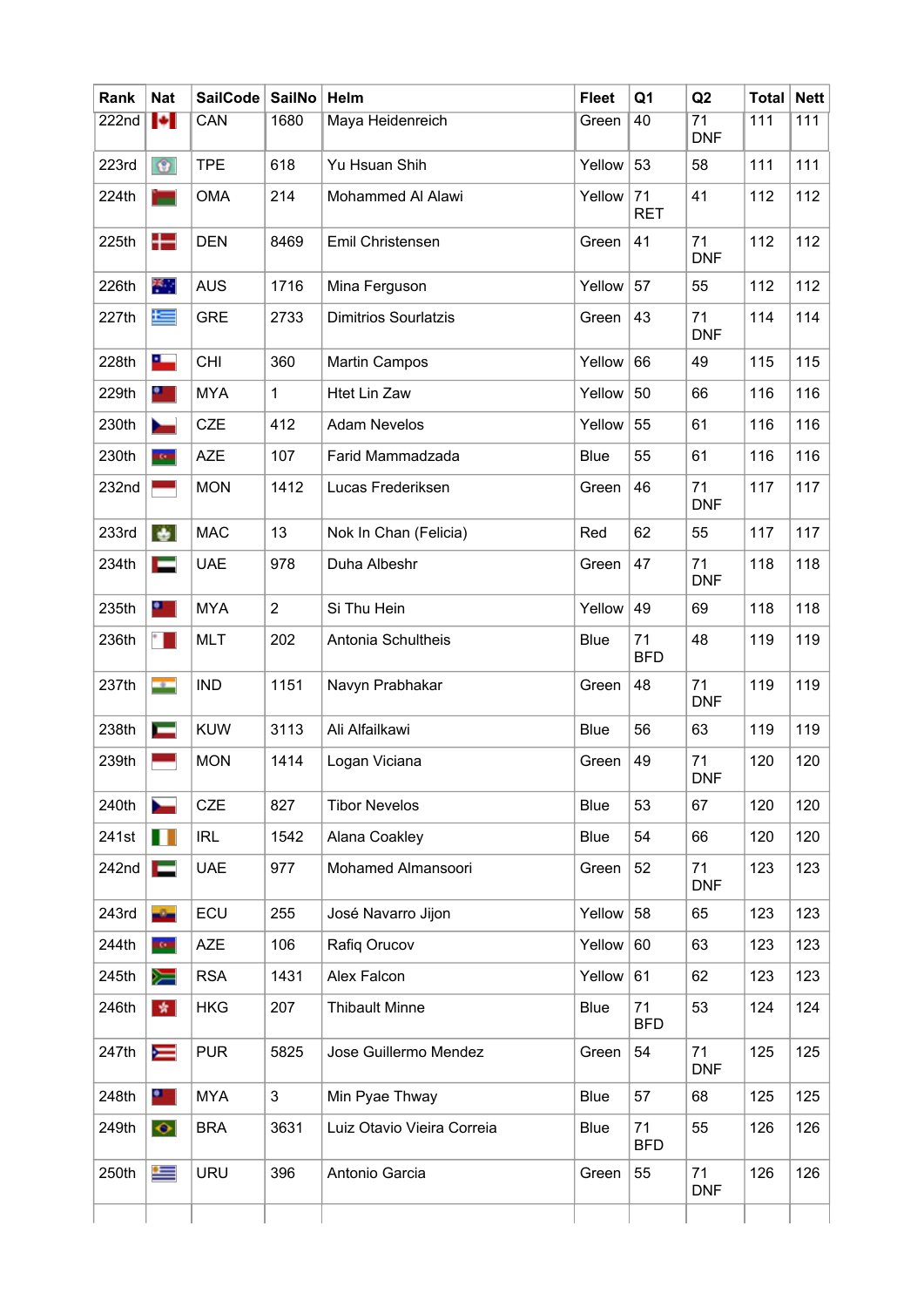| Rank  | <b>Nat</b>               | <b>SailCode</b> | <b>SailNo</b>           | Helm                           | <b>Fleet</b> | Q <sub>1</sub>   | Q2               | <b>Total</b> | <b>Nett</b> |
|-------|--------------------------|-----------------|-------------------------|--------------------------------|--------------|------------------|------------------|--------------|-------------|
| 251st | ≥≤ o                     | <b>BER</b>      | 1208                    | Jack Hildebrand                | Yellow       | 62               | 64               | 126          | 126         |
| 252nd | ╬═                       | <b>NOR</b>      | 3910                    | Jenny Skirstad Pollen          | Green        | 56               | 71<br><b>DNF</b> | 127          | 127         |
| 253rd | $\circledcirc$           | <b>TPE</b>      | 6677                    | Hsiang Hui Chiang              | Red          | 58               | 69               | 127          | 127         |
| 254th | $\overline{\phantom{a}}$ | <b>CZE</b>      | 795                     | <b>Frantisek Vitak</b>         | Red          | 66               | 61               | 127          | 127         |
| 255th | _                        | LTU             | 435                     | Vejas Strelciunas              | Green        | 57               | 71<br><b>DNF</b> | 128          | 128         |
| 256th | ÷.                       | <b>MAC</b>      | 14                      | Chon In Chan (Ryan)            | <b>Blue</b>  | 58               | 71<br><b>DNS</b> | 129          | 129         |
| 256th | $\frac{1}{2}$            | <b>ISV</b>      | 312                     | <b>Mathieu Dale</b>            | Green        | 58               | 71<br><b>DNF</b> | 129          | 129         |
| 258th | Ī                        | <b>KUW</b>      | 3112                    | Abdullah Alqassar              | Red          | 61               | 68               | 129          | 129         |
| 259th | $\alpha$                 | ECU             | 288                     | Bernardo Coloma Galeotti Flori | Blue         | 71<br><b>BFD</b> | 59               | 130          | 130         |
| 260th |                          | <b>RUS</b>      | 61                      | Viacheslav Rozhkov             | Green        | 59               | 71<br><b>DNF</b> | 130          | 130         |
| 261st | $\odot$                  | <b>TPE</b>      | 7799                    | Chi Yu Wu                      | Green        | 60               | 71<br><b>DNF</b> | 131          | 131         |
| 262nd | ۳                        | <b>OMA</b>      | 200                     | Samiha Al Riyami               | Green        | 61               | 71<br><b>DNF</b> | 132          | 132         |
| 263rd | ≔                        | <b>URU</b>      | 348                     | Juan Diego Risso               | Red          | 67               | 65               | 132          | 132         |
| 264th |                          | ECU             | 414                     | Naya Palacios Sugahara         | Red          | 65               | 67               | 132          | 132         |
| 265th |                          | <b>EST</b>      | 237                     | Georg Ristal                   | Green        | 62               | 71<br><b>DNF</b> | 133          | 133         |
| 266th | $\sigma_{\rm m}$         | ECU             | 1109                    | Alfredo Escobar Aray           | Green        | 63               | 71<br><b>DNF</b> | 134          | 134         |
| 267th | ⋿                        | <b>PUR</b>      | 5815                    | Osvaldo De Leon                | Red          | 68               | 66               | 134          | 134         |
| 268th |                          | LAT             | 130                     | <b>Rihards Straume</b>         | Green        | 64               | 71<br><b>DNF</b> | 135          | 135         |
| 269th | е                        | <b>OMA</b>      | 201                     | Alla Al Amrani                 | Green        | 65               | 71<br><b>DNF</b> | 136          | 136         |
| 269th | tom                      | <b>AZE</b>      | 105                     | Murad Ismayilov                | Yellow       | 65               | 71               | 136          | 136         |
| 271st | ≽                        | <b>RSA</b>      | 1445                    | Chiara Fruet                   | Yellow       | 68               | 68               | 136          | 136         |
| 272nd | $\sigma_{\rm m}$         | ECU             | 5932                    | Diego Petroff Bajana           | Green        | 66               | 71<br><b>DNF</b> | 137          | 137         |
| 273rd |                          | <b>INA</b>      | 31                      | Fitriayana Fitriayana          | Yellow       | 70               | 67               | 137          | 137         |
| 274th | $\circ$                  | <b>TPE</b>      | 9301                    | Pin Chieh Chen                 | Green        | 67               | 71<br><b>DNF</b> | 138          | 138         |
| 275th | $\blacksquare$           | <b>FRA</b>      | 2691                    | <b>Thomas Faure</b>            | Green        | 68               | 71<br><b>DNF</b> | 139          | 139         |
| 276th |                          | <b>CZE</b>      | 111                     | Anna Teubnerova                | Yellow       | 69               | 70               | 139          | 139         |
| 277th | ▓                        | <b>RSA</b>      | 1391                    | Karl Hofmeyr                   | Green        | 69               | 71<br><b>DNF</b> | 140          | 140         |
| 277th | $\bullet$                | <b>MYA</b>      | $\overline{\mathbf{4}}$ | Phone Myat Thu                 | Red          | 69               | 71<br><b>DNC</b> | 140          | 140         |